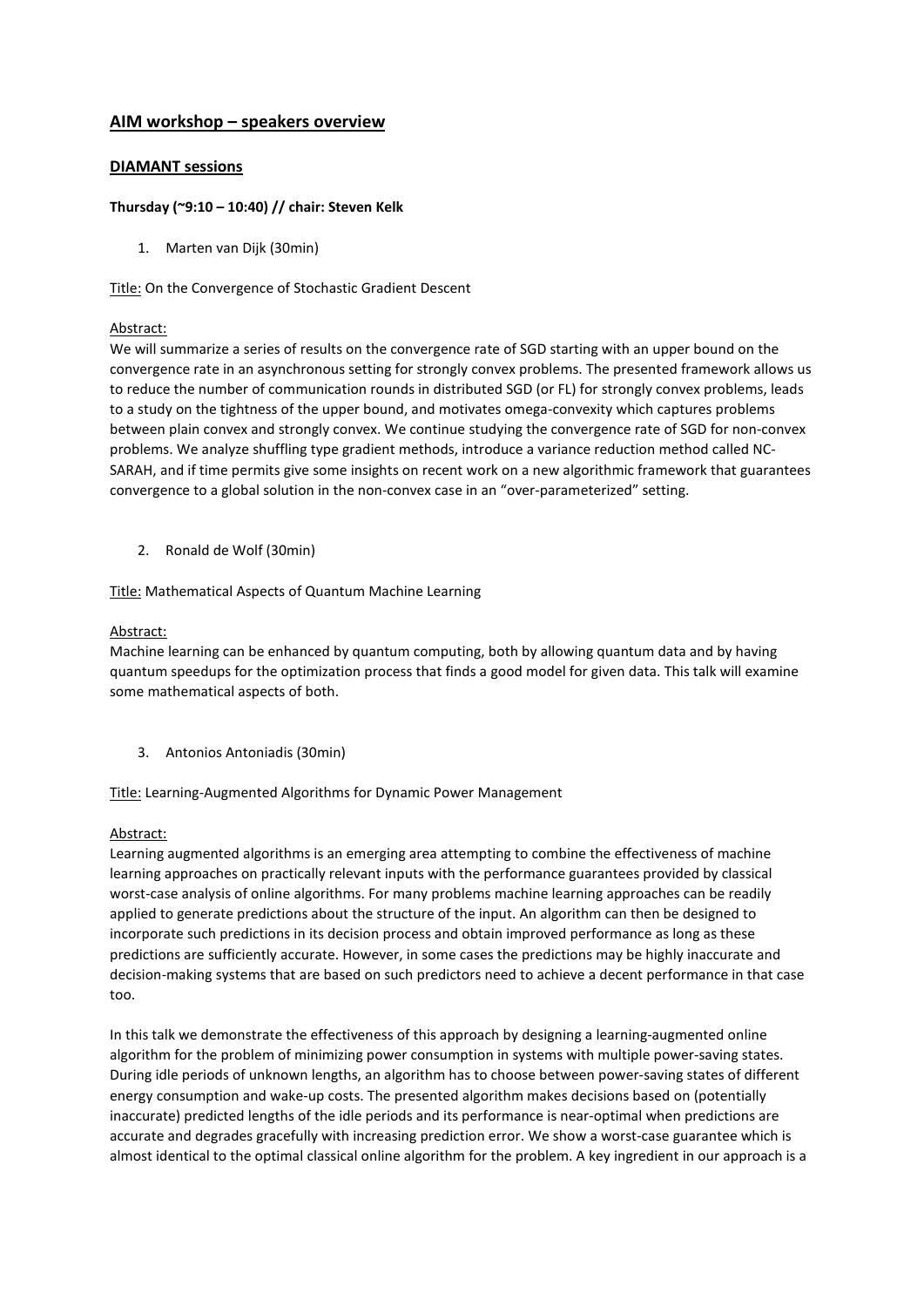new algorithm for the online ski rental problem in the learning augmented setting with tight dependence on the prediction error.

The talk is based on results that appeared in ICML'20 and NeurIPS'21 and are joint with Christian Coester, Marek Elias, Adam Polak and Bertrand Simon.

## **Friday (~9:00 – 10:00) // chair: Mathias Staudigl**

1. Etienne de Klerk (30min)

Title: Analyzing the worst-case behavior of popular optimization algorithms used in machine learning

## Abstract:

First-order (stochastic) optimization algorithms are used extensively in machine learning (ML), for example in the training of neural networks. From the mathematical perspective, it is interesting to study the worst-case performance of these algorithms for classes of objective functions that are of interest in ML. A novel technique to perform such analysis, called semidefinite programming performance estimation, has yielded new results in this area in recent years. In this talk, we will survey this approach and some of these results, with emphasis on the (stochastic) gradient method. This is joint work with Moslem Zamani and Hadi Abbaszadehpeivasti at Tilburg University, performed as part of the NWO ENW-GROOT project *OPTIMAL: Optimization for and with Machine Learning.*

2. Ilker Birbil (30min)

Title: A Scalable Rule Generation Framework for Learning

#### Abstract:

We introduce a new rule-based optimization method for classification and regression. The proposed method takes advantage of linear programming and column generation, and hence, is scalable to large datasets. Moreover, the method returns a set of rules along with their optimal weights indicating the importance of each rule for learning. Through assigning cost coefficients to the rules and introducing additional constraints, we show that one can also consider interpretability and fairness of the results. We test the performance of the proposed method on a collection of datasets. Our results show that a good compromise between interpretability and fairness on the one side, and accuracy on the other side, can be obtained by the proposed rule-based learning method.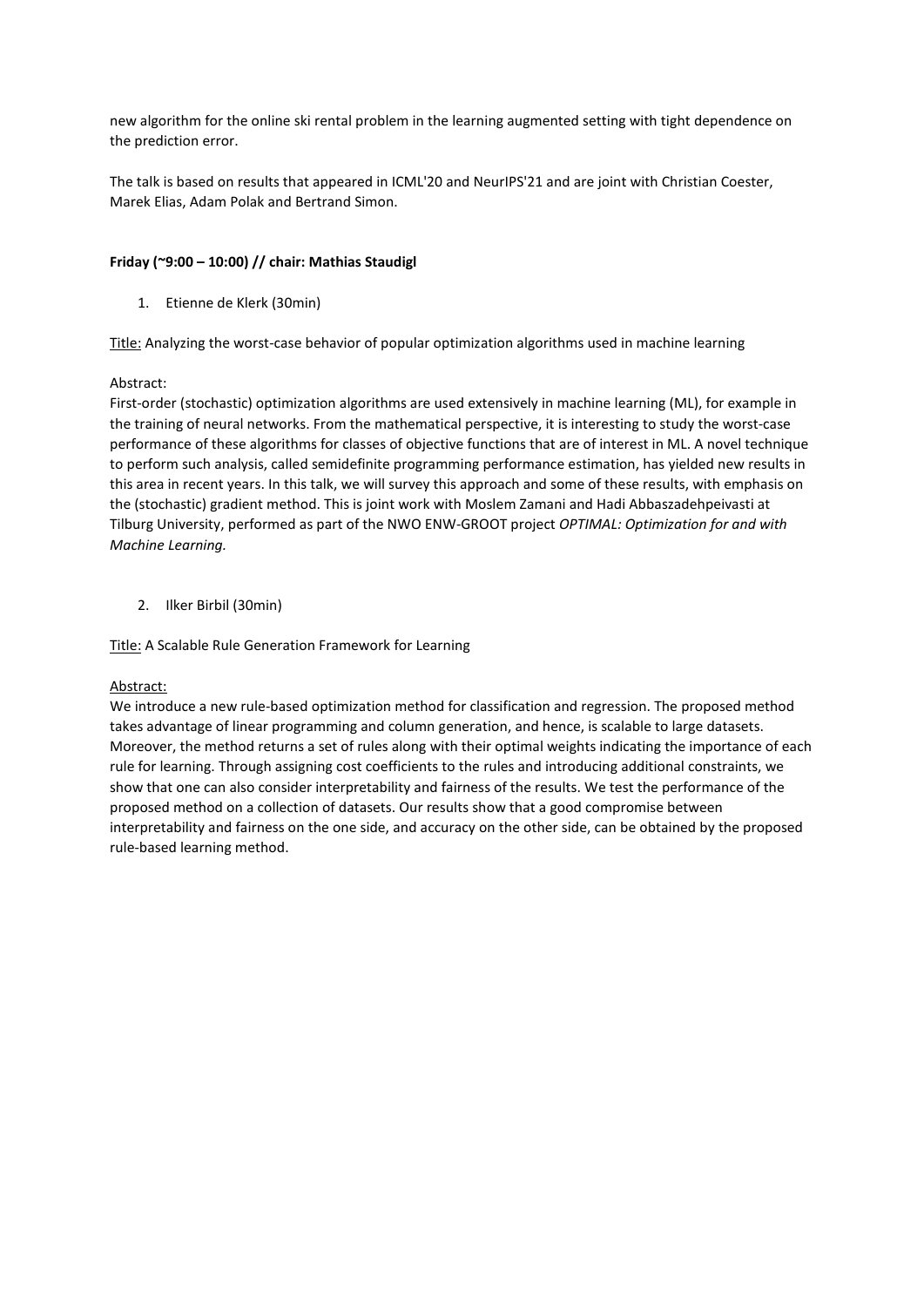## **STAR sessions**

## **Thursday (~10:55 – 12:55) // chair: Evgeny Verbitskiy**

4. Peter Grünwald (30min)

Title: The Unreasonable Effectiveness of Stochastic Mathematics in Artificial Intelligence

### Abstract:

We review the history of interactions between mathematics and artificial intelligence, starting from the 1956 Dartmouth meeting - a meeting of mathematiciancs - at which the phrase AI was coined to the present day, highlighting the role of probability and statistics. In particular we shall explain that the role of mathematics in machine learning and causal AI is much bigger than many of us - especially in the Netherlands - appreciate, by contrasting the quite small COLT and UAI conferences with the huge Neurips conference, the main conference in machine learning. While doing so we shall highlight mathematical research on causal inference (with a strong AI flavour) currently done in the Netherlands.

(partly based on the chapter "A Tale of Two Conferences, or: the Ongoing Dance between Math and Machine Learning" in the booklet "Mathematics: key enabling technology for scientific machine learning" edited by W. Schilders)

5. Tim van Erven (30min)

Title: Statistics and Machine Learning: Towards a Closer Integration

#### Abstract:

Still too often statistics and machine learning are viewed as separate fields. I will make the case that this is an outdated point of view, which does not do justice to many of the exciting new research directions being pursued in the Netherlands and abroad. I will provide many examples of the close mathematical connections between statistics and machine learning, in which ideas have fruitfully crossed from one to the other, and highlight opportunities for closer future integration both in research and in education. My examples will come both from my own expertise in online sequential prediction and explainable machine learning, and from the broader statistics and machine learning communities in the Netherlands.

6. Bert Zwart (30min)

Title: Machine Learning and applied probability

#### Abstract:

The Dutch applied probability community has a rich history in the analysis of Markov Decision processes which continues today.

I will give an overview, focusing on current and future challenges. In addition, I will discuss challenges related to the interaction between data, decisions, and structured queueing models. Finally, I will give a personal account of challenges at the interface of machine learning and probability, such as metastability phenomena and large deviations problems.

## **Friday (~10:15 – 11:15) // chair: Tim van Erven**

3. Jaron Sanders (20min)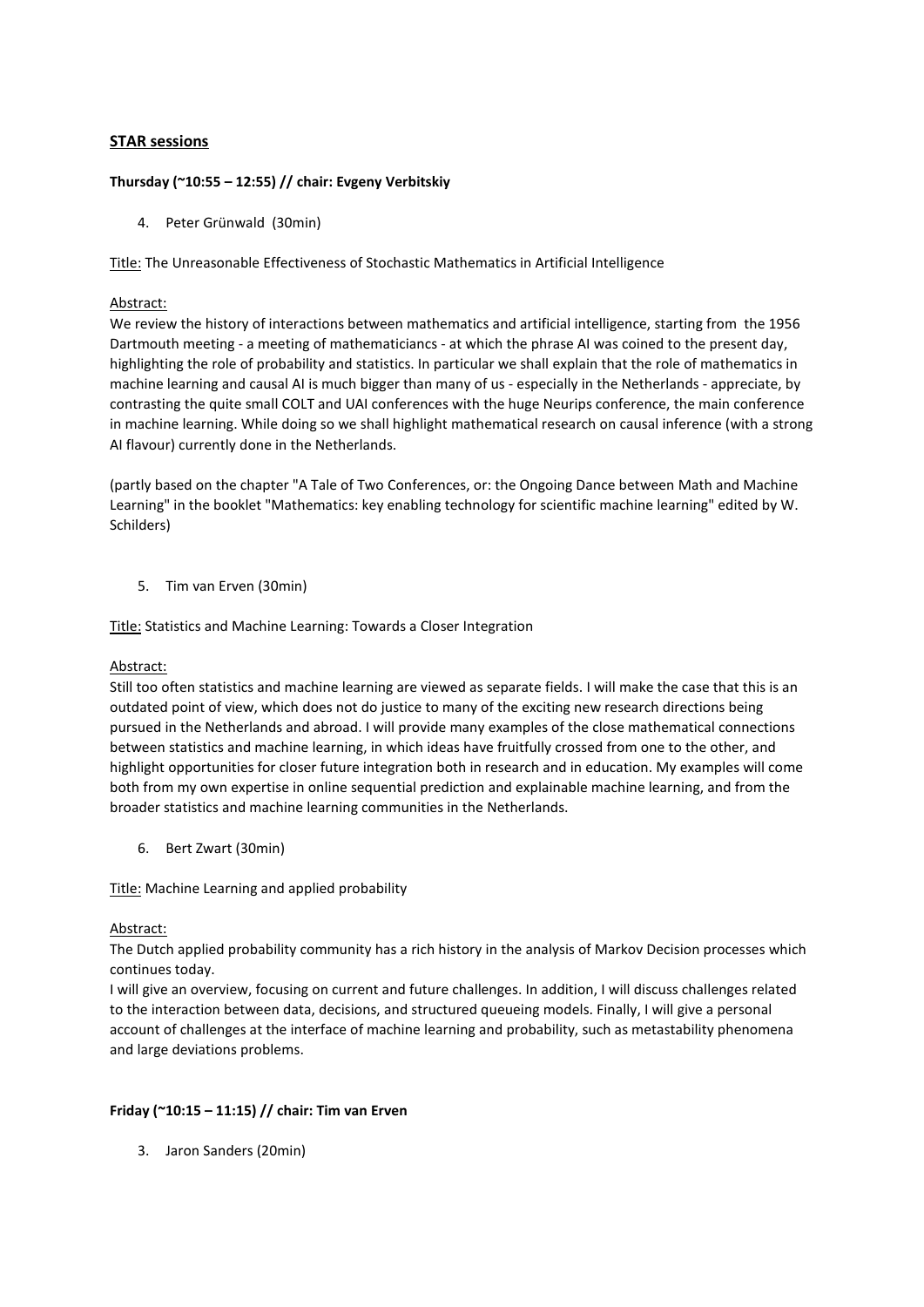Title: Analyzing dropout training in neural networks from a stochastic perspective

## Abstract:

Dropout neural networks are feed-forward neural networks in which every edge is given a random {0,1}-valued filter. These neural networks have two modes of operation: in the first each edge output is multiplied by its random filter resulting in a random output, while in the second each edge output is multiplied by the expectation of its filter leading to a deterministic output. The random mode is commonly used during training, and the deterministic mode during testing and prediction.

Many variants of dropout training exist in practice. Their regularization properties have been studied extensively, giving us understanding as to why dropout training can be beneficial. However, dropout training was not studied much from the perspective of how these random algorithms behave in detail.

I will introduce you to three results that try to give insight into the following questions:

- Is the percolation problem underlying dropout training fundamentally prohibitive?

- Can dropout neural networks still be universal approximators, in spite of us replacing random filters with expectations inside of nonlinear activations functions?

- How does the act of dropping edges actually affect the convergence rate of the training algorithm?

4. Rianne de Heide (20min)

#### Title: Stochastic bandits

#### Abstract:

This talk will be about the statistical model called the stochastic multi-armed bandit model, and in this model, an agent interacts with a sequence of probability distributions called arms. The agent sequentially selects an arm and gets a sample from the associated probability distribution, and often these samples are seen as rewards, and the agent wants to maximize the obtained rewards, or, equivalently, wants to minimize a quantity called regret. This regret-minimization setting is well-studied. Today I am also going to talk about a different setting, called best-arm identification, in which the goal is to identify the arm with the highest mean in the model as fast and accurately as possible.

There are many reasons to study bandits, because they provide a simple model for sequential decision making under uncertainty, which is a task we face in many applications: clinical trials, ad placement, recommender systems, dynamic pricing, planning in games, and the bandit model can be seen as the simplest reinforcement learning problem.

5. Arnoud den Boer

Title: Cartel formation by data-driven price algorithms

#### Abstract:

Can price algorithms learn to form a cartel instead of compete against each other, potentially leading to higher consumer prices and lower social welfare? The question is controversial among economists and competition policy regulators. One the one hand, concerns have been expressed that self-learning price algorithms do not only make it easier to form price cartels, but also that this can be achieved within the boundaries of current antitrust legislation – raising the question whether the existing competition law needs to be adjusted to mitigate undesired algorithmic collusion. On the other hand, a number of economists believe that algorithms learning to collude is science fiction, except by using forms of signaling or communication that are already illegal, and argue that there is no need to change antitrust laws. Motivated by this discussion, I will present recent work on learning supra-competitive prices in price and assortment games. Based on joint work with Janusz Meylahn, Thomas Loots, and Ali Aouad.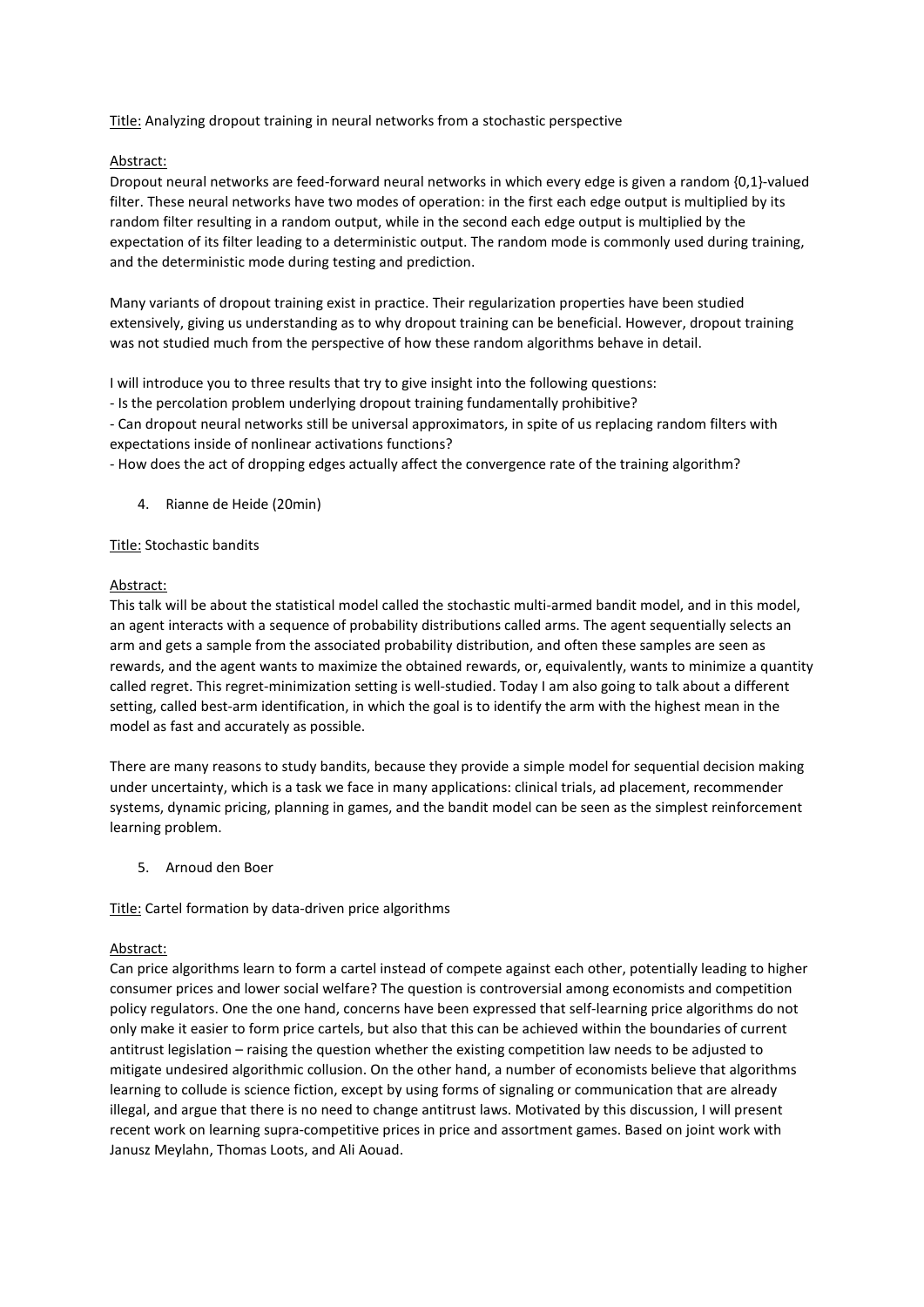## **GQT sessions**

#### **Thursday (~13:30 – 15:00) // chair: Christoph Brune**

7. Pepijn Roos Hoefgeest (45min)

Title: An introduction to persistent homology

#### Abstract:

In this talk, I will give a small introduction to persistent homology, one of the core concepts in the emerging field of Topological Data Analysis. I will give examples of how it has found use in various real world application, as well as how it relates to different fields of mathematics.

8. Bram Mesland (45min)

Title: Quantum geometry in noisy data

#### Abstract:

The digital age has seen an exponential increase in the availability of data, exerting an ever-larger influence on all facets of society. One challenge in data analysis is the presence of noise, interfering with the extraction of relevant information from large data sets. In mathematics, there is a strong analogy between noise and the uncertainties appearing in quantum physics, where mathematical theories have been extremely effective in deriving exact predictions. In this talk I will explore the analogy between noise and the mathematics of the quantum, in particular non-commutative geometry, and sketch possible future research avenues.

#### **Friday (~11:15 – 12:15) // chair: Bram Mesland**

6. Ieke Moerdijk (1h)

#### Title: Shuffles of Trees

#### Abstract:

Motivated by constructions is algebra and topology, we present a notion of "shuffle" of two trees. Although simple to define and useful in homotopy theory and other domains, the elementary combinatorial properties seem difficult to understand. In particular, it appears to be impossible to count the number of shuffles between two trees. The main purpose of this talk is to present this problem, in the hope that some interactions with computer science and AI might lead to an answer.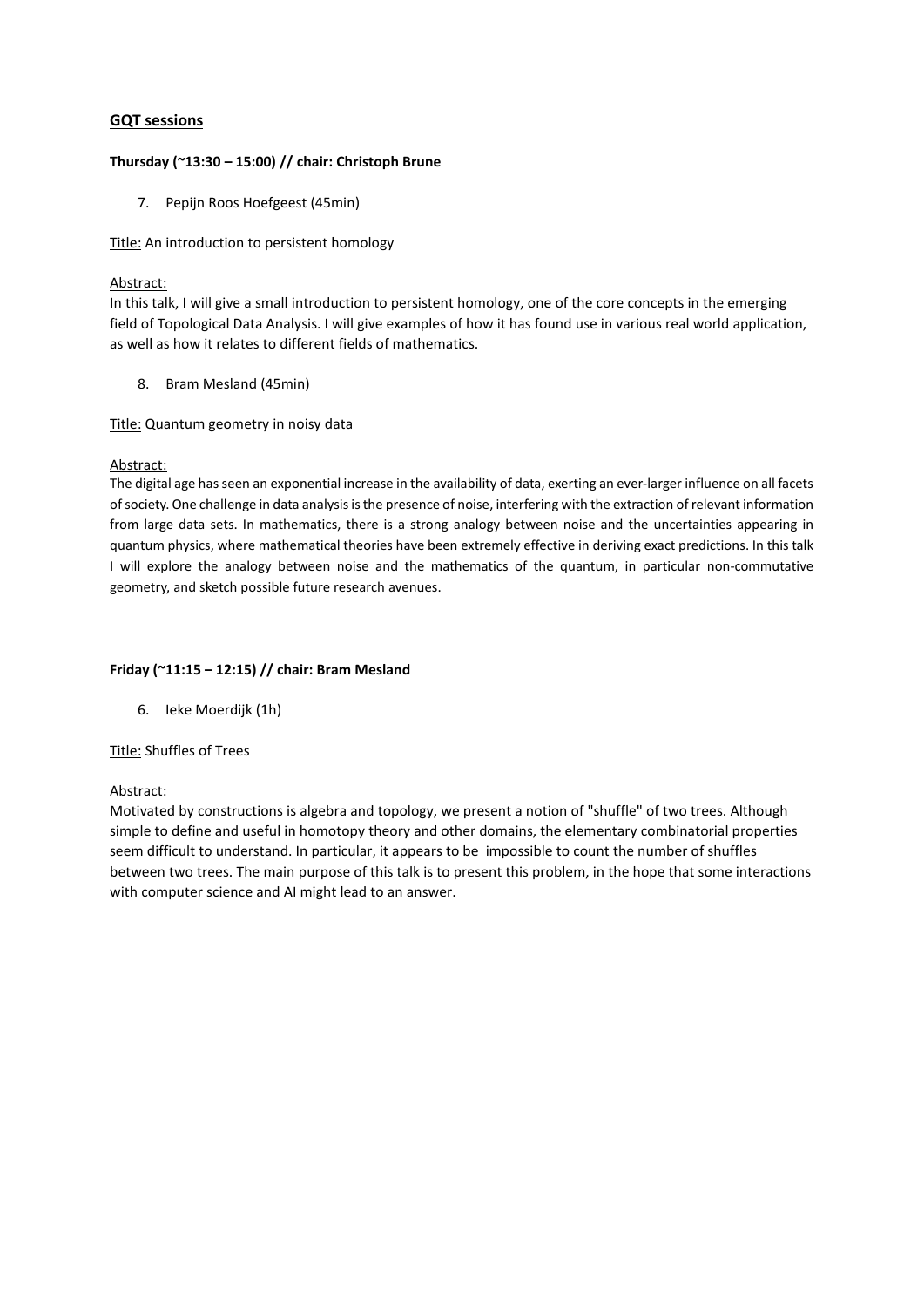### **NDNS+ sessions**

### **Thursday (~15:30 – 17:00) // chair: Tristan van Leeuwen**

9. Gitta Kutyniok (45min) - online

## Title: Scientific Computing meets Artificial Intelligence

### Abstract:

Artificial intelligence is currently leading to one breakthrough after the other, both in public life with, for instance, autonomous driving and speech recognition, and in the sciences in areas such as medical diagnostics or molecular dynamics. A similarly strong impact can currently be witnessed for scientific computing such as for solvers of inverse problems and numerical analysis of partial differential equations.

In this lecture, we will first provide an introduction into this new vibrant research area. We will then survey recent advances at the intersection of scientific computing and artificial intelligence, and finally discuss fundamental limitations of such methodologies, in particular, in terms of computability aspects.

10. Remco Duits (45min)

Title: PDE-G-CNNs: PDE-based roto-translation equivariant convolutional neural networks and applications.

## Abstract:

We consider PDE-based Group Convolutional Neural Networks (PDE-G-CNNs) that generalize Group equivariant Convolutional Neural Networks (G-CNNs).

In PDE-G-CNNs a network layer is a set of PDE-solvers where geometrically meaningful PDE-coefficients become trainable weights. The underlying PDEs are morphological and linear scale space PDEs on the homogeneous space M(d)=SE(d)/H of positions and orientations, where SE(d) is the roto-translation group and H the subgroup stabilizing a reference position and orientation, and d=2,3. The PDEs provide a geometrical understanding of the network. The network is implemented by morphological convolutions with approximations to kernels solving nonlinear HJB-PDEs (for morphological α-scale spaces), and to linear convolutions solving linear PDEs (for linear α-scale spaces). In the morphological setting, the parameter α regulates soft max-pooling over Riemannian balls, whereas in the linear setting the cases  $\alpha = 1/2$  and  $\alpha = 1$ correspond to the Poisson and Gaussian semigroup. We prove that our practical analytic approximation kernels are accurate. In the morphological setting, we propose analytic approximations of (sub)-Riemannian balls on M(2) which carry the correct reflectional symmetries globally and we provide asymptotic error analysis. The analytic approximations allow for efficient, accurate training of fundamental neuro-geometrical association field models in the GPU-implementations of our PDE-G-CNNs. The equivariant PDE-G-CNN network implementation consists solely of linear and morphological convolutions with parameterized analytic kernels on M(d). Common mystifying nonlinearities in CNNs are now obsolete and excluded. We present blood vessel segmentation experiments in medical images that show clear benefits of PDE-G-CNNs compared to state-of-the-art G-CNNs: increase of performance along with a huge reduction in network parameters. We also show benefits of the equivariant CNNs over normal CNNs on mitosis/cancer detection in

medical images.